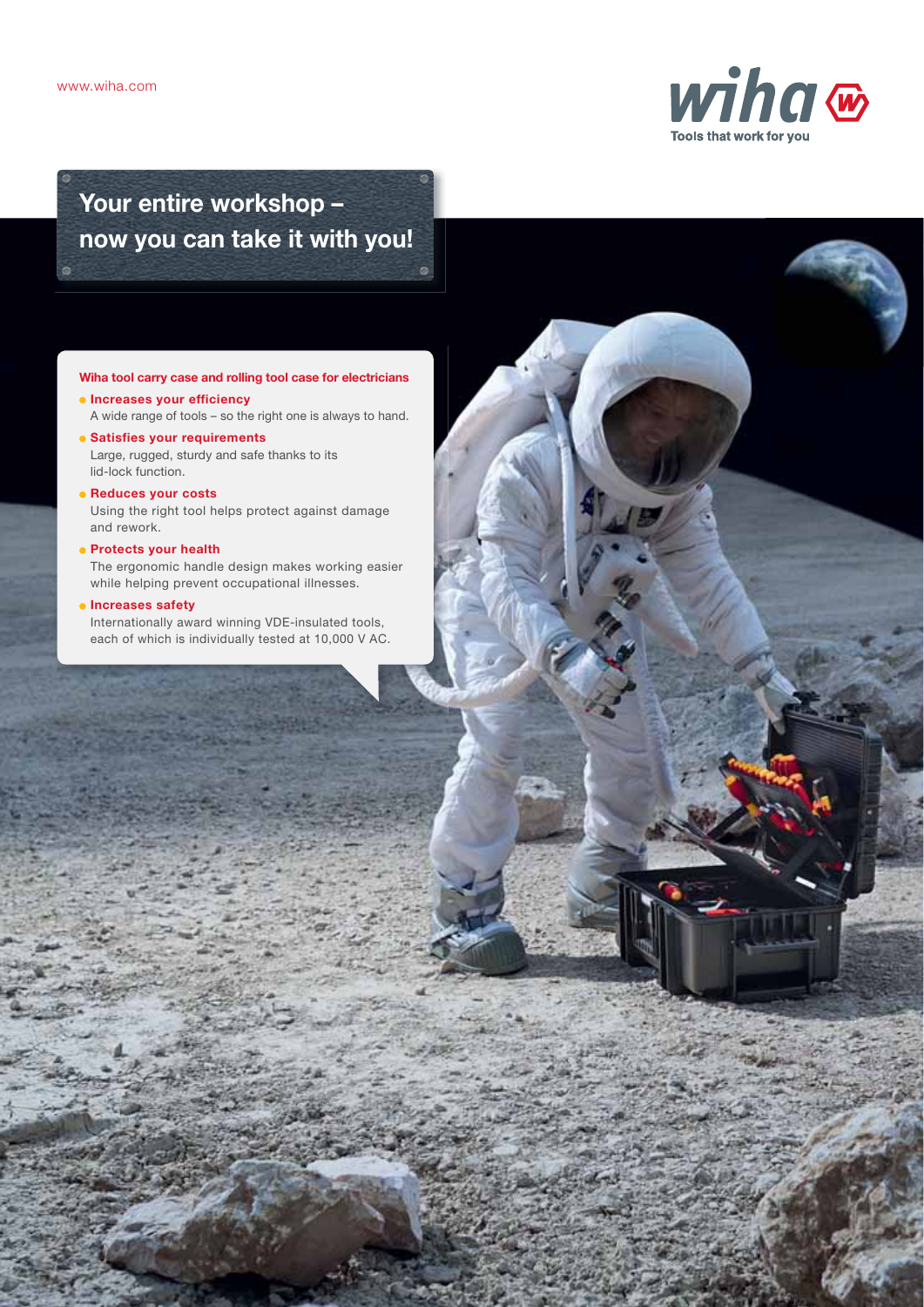# Electrician´s Competence XXL



Increases your efficiency

Gas springs hold the lid in any position, reducing the danger of injury when closing the tool box.



### Increases your flexibility

Lots of room for additional tools, and generous storage space for small parts and devices.



## Saves time

The design and function of the tool holders allows for fast and easy access to the tools



### Protects your health

Trolley with sturdy in-line wheels makes it possible to transport the tools to the work site easily and without strain.



# Satisfies your requirements

Large, rugged, sturdy and safe thanks to its lid-lock function.

Reduces your costs Using the right tool helps protect against damage and rework.



**Highlights** 









slimTorque **Set** 

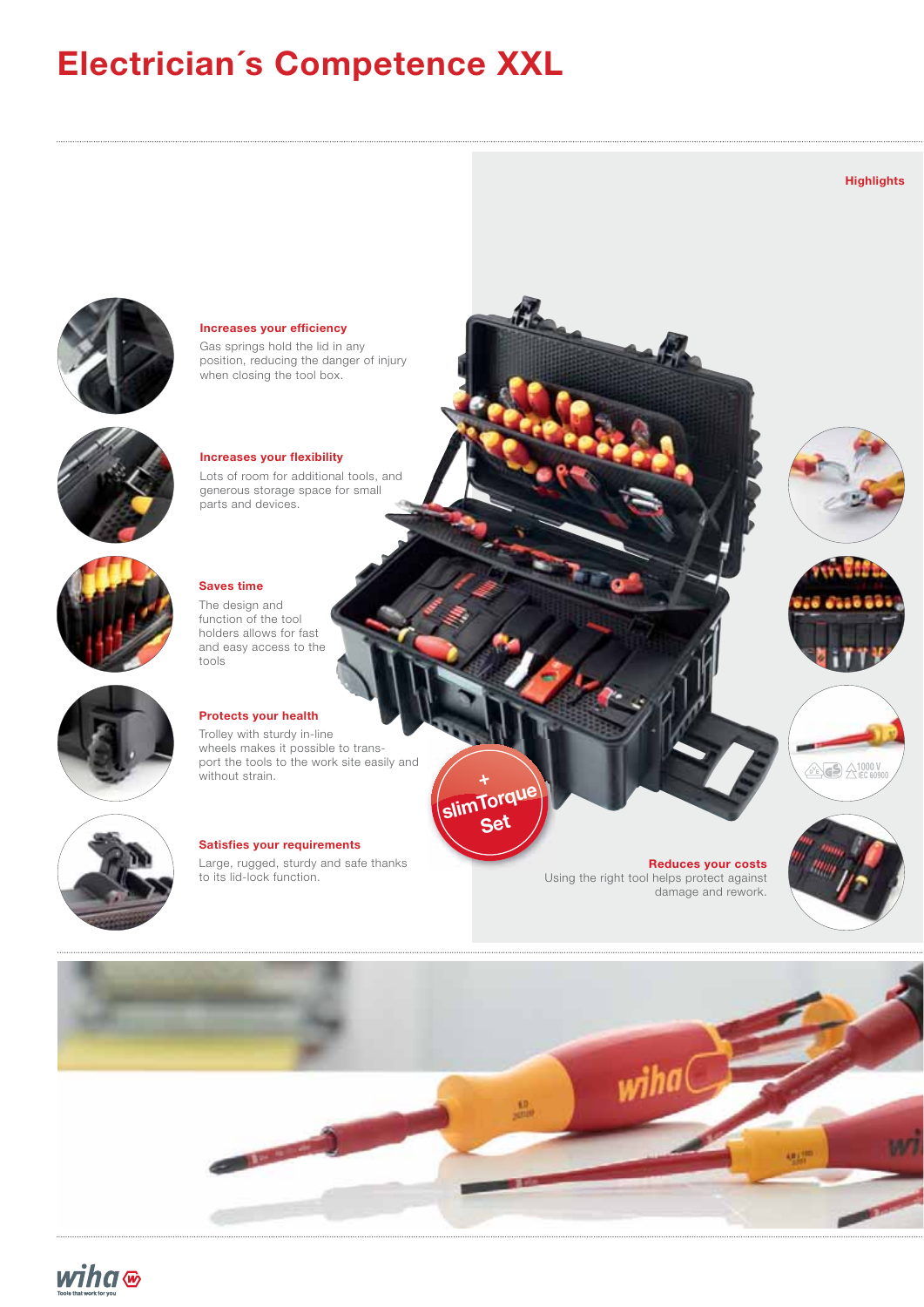# Electrician´s Competence XL





wiha

### Protects your health

Wiha pliers require less force, reducing wrist strain. The ergonomic design eases working, helping prevent occupational illnesses.

### Increases your efficiency

A wide range of tools – so the right one is always to hand when you need it.

### Increases your safety

Internationally award winning VDE-insulated tools, each of which is individually tested at 10,000 V AC.



in any position, reducing the danger of injury when closing the tool box.

Increases your flexibility Lots of room for additional tools, and generous storage space for small parts and devices.





### Saves time

The design and function of the tool holders allows for fast and easy access to the tools.

### Protects your health

The carrying strap allows the tool kit to be transported easily while keeping hands free for other items.